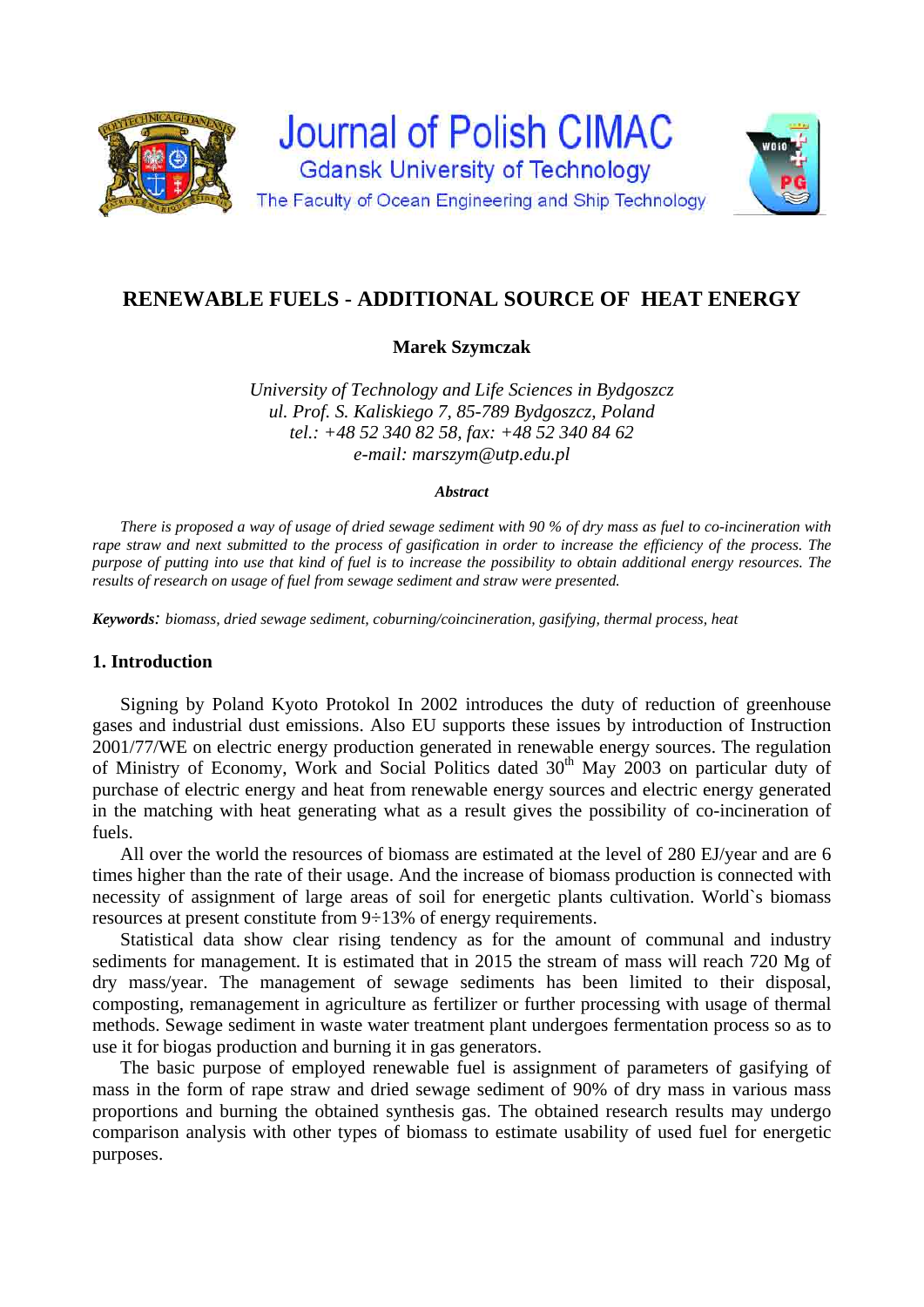### **2. Sewage sediment**

Drying of sewage sediments constitutes the basic condition enabling their potential management as fuel. Burning of dehydrated sediments after pressing, with moisture in the range of 75÷84% is virtually technologically impossible process and economically inefficient. Sediment with that high moisture can be disposed in landfills or, if it fulfils requirements, it is used as fertilizer in forestry and agriculture. It depends on possibilities of its management in the region where there is waste water treatment plant, on content of hazardous elements e.g. heavy metals and sale conditions.

Drying of sediment is extremely energy-consuming technological treatment. But heat for drying can be obtained by burning of biogas from sewage fermentation.

Treating part of sewage sediment as biomass and giving it thermal transformation it would allow to obtain extra energy. From sewage sediment which undergoes the process of evaporation we obtain organic fertilizer in the form of granulate of value 90% of dry mass.

Dried sewage sediment may be used again for co-burning as a mixture with wastes of wood, rape and rye straw, pine bark, willow Salix viminalis, and Pensylvanian mallow Althea and coal in various volume and mass ratio.

Heat of burning of sewage sediment is 17 MJ/kg for containing 70% of volatile substances. But for dried sewage sediment the burning value is about 14 MJ/kg. Dried sewage sediment is free from heavy metals but contains large amounts of ashes constituting about 35%.

From the definition of instruction 2001/77/WE dated 27th September 2001 results that term: biomass means susceptible for biological decay fractions of products, wastes and other agricultural industries wastes (together with vegetable and animal products), forestry and relative with it industries branches as well as fraction of industry and municipal wastes susceptible for biological decay.

Co-incineration of dried sewage sediment with biomass will allow to improve energetic rating and biomass in that form would be more attractive fuel. That mixture of biomass may be gasified what will increase cost-effectiveness and efficiency of burning. Dried sewage sediments consist of components which can be used for further management e.g.in the process of co-incineration with other materials.

#### **3. Straw**

The implementation of burning technology of unconventional renewable fuel which is rape straw will in practical application contribute to limitation of environment contamination with wastes and hazardous products of burning containing harmful nitrogen and sulfur compounds. So there is a necessity of research to increase knowledge about running of thermodynamic processes of rape straw burning and the use of the knowledge at the same time for improvement of equipment for incineration and techniques of raw material preparation.

Obvious is the fact that to obtain high efficiency of burning rape straw there is a need of pressure agglomeration of rape chaff called briquetting. The treatment, although energyconsuming, increases energetic attractiveness of this form of fuel as a result of increased density, reduced moisture, made distribution easier as well as storage and burning in conventional furnaces. The second premise resulting from the observations and experiences so far is the necessity to use boilers of special construction enabling the usage of pyrolysis of fuel charge. Thanks to fuel pyrolysis the energetic and ecological efficiency will increase as a result of temperature rise in the burning of fuel sphere and products of pyrolytic decomposition of briquettes from rape straw. The improvement of running of renewable fuels burning in the natural state may be achieved through pressure agglomeration called briquetting. The primary form of fuel undergoes the treatment improving its properties. The processed rape straw in the form of briquette is homogenous, has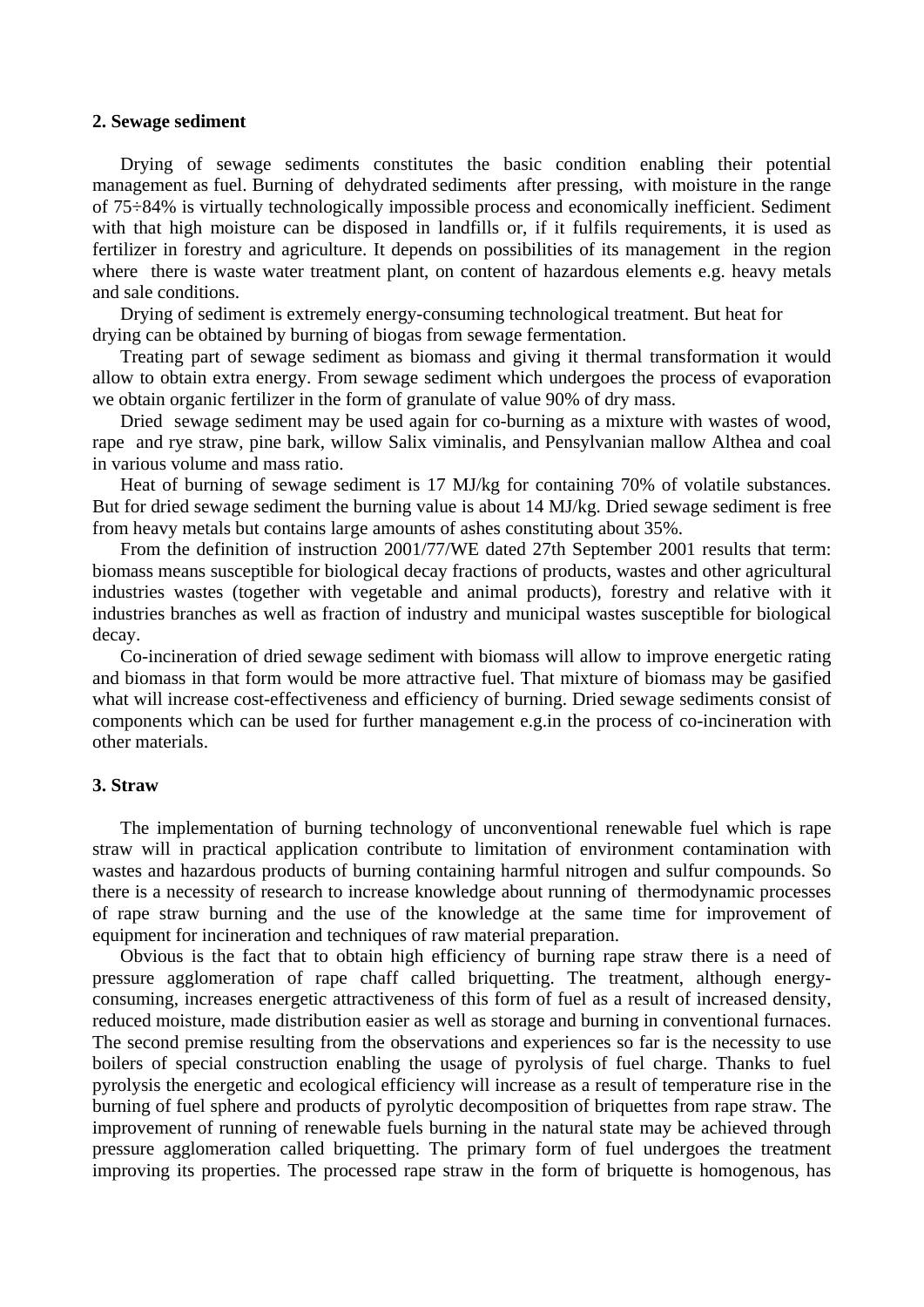stabilized heat, density and moisture parameters. Burning briquettes runs without disturbances in the determined conditions with the high thermal efficiency of thermic processes and conversion of chemical energy of the fuel for heat.

Agriculture production brings harvest in the form of straw in the amount of 25 mln tons/year but large amount is used as bedding, feed, or component of organic fertilizer used in animal production. Since the beginning of 1990s, particularly in north-western part of Poland, in the areas of ex-national farm production units(communistic cooperative farms) the surplus of straw has been rising and thus the potential of straw as fuel used in power engineering consisting now 195PJ, out of which 150 PJ is from cereal straw, and the rest of agricultural wastes consist rape straw and hey. If from the earlier mentioned 25 mln tons of straw, 50% could be used for energetic purposes(12,5 mln tons) it is possible to save about 5 mln tons of coal/year when thermal value of straw is supposed at the level of 16 MJ/kg. One should also take into consideration the profits connected with less contamination of environment.

 Straws characterizes with neutral balance of carbon dioxide emission, much smaller is emission of sulfur dioxide, and emission f nitro gen oxides is AT the comparable level. Thermal value of straw depends on such factors as moisture content, kind of cereal, kind of soil and way of fertilizing. Maximal content of moisture should range from 18% to 22%. Total use of surplus of straw production may cover 4% of requirements for primary /original energy. Chemical energy of 1kg of straw with 15% of moisture constitutes 14,3 MJ what corresponds to chemical energy contained in 0,81 kg of combustible wood or 0,41  $m<sup>3</sup>$  of high methane earth gas.

Thermal efficiency of biomass gasifying may be counted from:

$$
\eta_z = \frac{v_{g_{pal}} \cdot Q_{w_{g_{pal}}}}{Q_{w_{p}}}
$$
\n(1)

where:

 $v_{g_{pol}}$  - volume of combustible gas as the result of gasification 1 kg charge in  $\frac{m_i^2}{k_g}$ m<sup>3</sup>n,

 $Q_{wg_{pal}}$  - fuel value of combustible gas is  $4.6 \div 5.0 \frac{MJ}{m^3n}$ ,

 $Q_{wp}$  - fuel value of fuel charge in  $\frac{kJ}{kg}$ .

Gas generated in gasifying chamber may be burnt in burning chamber and the emitting heat used for heating in air heat exchange or water or for water steam generation. Obtained gas after cleaning and cooling may be used as fuel for diesel engines.

Thermal conditions and the way of regulation of fuel pyrolysis decide about the amount of obtained decay products. Temperature regulation of processes in individual phases influences the speed of pyrolysis and composition of generated gas and process efficiency. Great influence for/on pyrolysis effects has the kind if biomass.

#### **4. Research on usage of fuel from sewage sediment and straw**

Research of co-burning of rape straw with dried sewage sediment of 90% of dry mass were conducted for various percentage proportions of fuels fraction. Measures were conducted in air heater VIGAS-25N,where there was used double row heat exchanger of dimension 57x5 mm of 6 items in each row. The following percentage proportions of dried sewage sediment were taken: 20% and 40%. For research portions of fuel of 5 kg mass were taken co-incinerating percentage partitions for individual biomasses. For the suggested fuel proportions from biomass were assigned: burning heat, fuel value, contents of ashes, density, moisture, contents of volatile fractions. Measures of analysis of exhaust fumes were done. Measures results are presented in tables 1 to 3 and graphically on charts.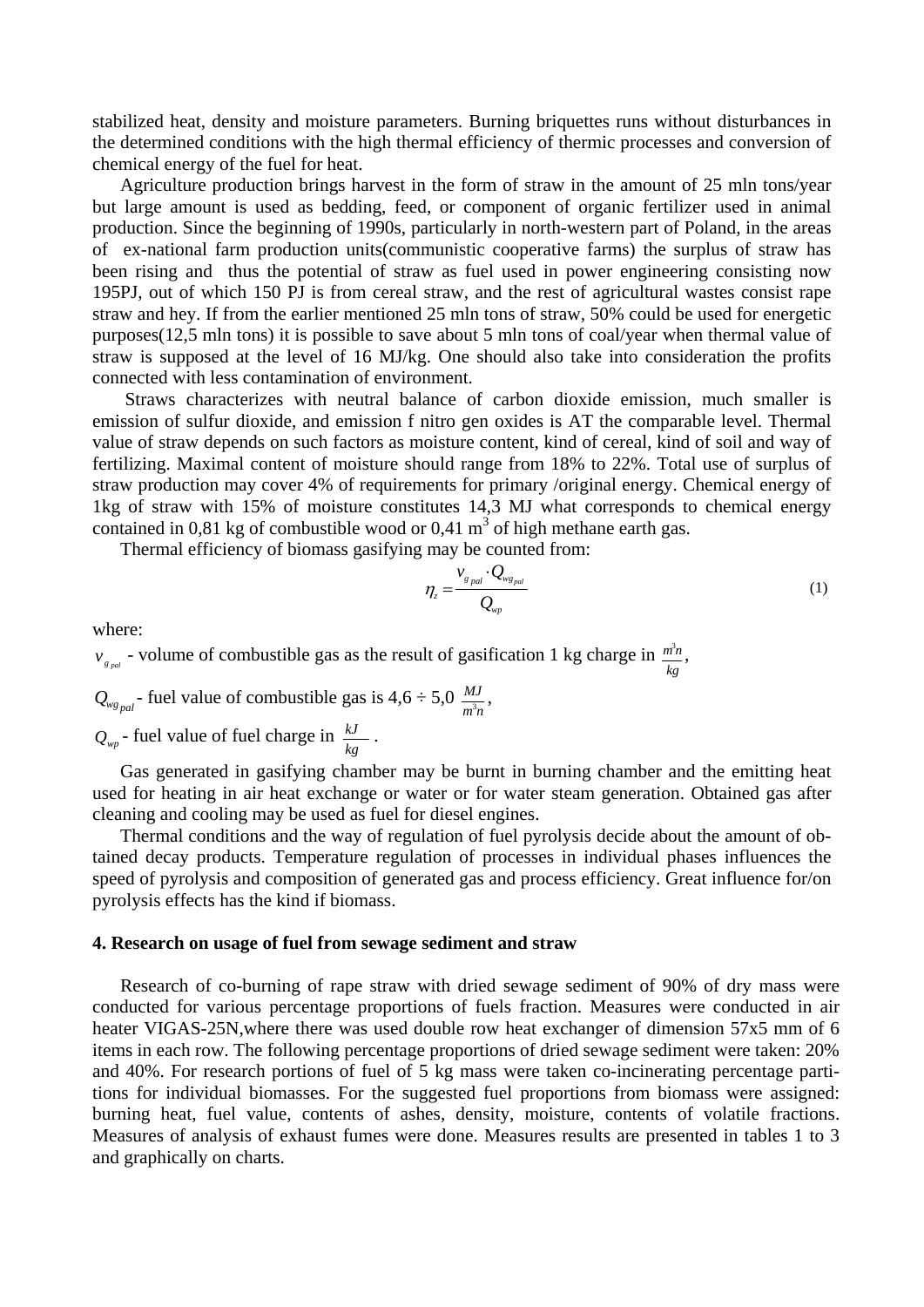|                               |               | Fuel  |          |           |           |  |  |
|-------------------------------|---------------|-------|----------|-----------|-----------|--|--|
|                               |               | Rape  | Sewage   | Straw 80% | Straw 60% |  |  |
| Parameter                     | Unit          | straw | sediment | and       | and       |  |  |
|                               |               |       |          | sediment  | sediment  |  |  |
|                               |               |       |          | 20%       | 40%       |  |  |
| O <sub>2</sub>                | $\frac{0}{0}$ | 8,7   | 15,9     | 16,8      | 15,1      |  |  |
| CO                            | ppm           | 1654  | 1776     | 3725      | 3509      |  |  |
| NO                            | ppm           | 30    | 169      | 115       | 232       |  |  |
| NO <sub>2</sub>               | ppm           | 0,0   | 0,0      | 0,0       | 0,0       |  |  |
| <b>NO<sub>x</sub></b>         | ppm           | 27    | 169      | 113       | 230       |  |  |
| SO <sub>2</sub>               | ppm           | 0,0   | 0,0      | 0,0       | 0,0       |  |  |
| Chimney losses                | $\%$          | 15,3  | 19,1     | 25,9      | 25,5      |  |  |
| λ                             |               | 16,7  | 4,11     | 4,95      | 3,55      |  |  |
| CO <sub>2</sub>               | $\frac{0}{0}$ | 1,4   | 3,3      | 2,8       | 3,9       |  |  |
| $H_2S$                        | ppm           | 0,0   | 0,0      | 0,0       | 0,0       |  |  |
| H <sub>2</sub>                | ppm           | 2450  | 669      | 3633      | 3638      |  |  |
| Draught                       | mbar          | 0,0   | 0,0      | 0,01      | 0,0       |  |  |
| E                             | $\%$          | 77,6  | 80,9     | 74,1      | 74,5      |  |  |
| Air temp. for burning         | $\rm ^{o}C$   | 16,9  | 24,5     | 17,9      | 18,9      |  |  |
| Temperature of combustion gas | $^{\circ}C$   | 231,1 | 169,6    | 189,0     | 241,6     |  |  |

*Table 1. Results of exhaust fumes analysis during burning of biomass and sewage sediment* 

Boiler-room with boilers straw-fired with power of 1MW burns about 800 Mg of straw during one heating season as it is known rating of straw to coal is that for 1,5 kg of burnt straw we burn 1,0 kg of coal. Thus burning of 800Mg of straw replaces 533 Mg of coal. During burning of 1Mg of coal we generate about 2,05 Mg  $CO<sub>2</sub>$ . Replacement of coal with straw reduces emissions of  $CO<sub>2</sub>$ of 1.100 Mg per year.

*Table 2. The amount of heat and energy obtained from gasifying of biomass for rape straw and dried sewage sediment of o content 9% of dry mass (listing for fuel of total mass 5kg )* 

| Kind of biomass                   | Heat<br>kJ | Stream of heat<br>kJ/h | Energy<br>kWh |
|-----------------------------------|------------|------------------------|---------------|
| Rape straw 100%                   | 6943,710   | 1,5107                 | 16,278        |
| Dried sewage sediment of value of |            |                        |               |
| 90% dry mass                      | 5257,090   | 0,4867                 | 13,410        |
| Rape straw 80% fraction and dried |            |                        |               |
| sewage sediment 20% fraction      | 2275,255   | 0,2632                 | 13,541        |
| Rape straw 60% fraction and dried |            |                        |               |
| sewage sediment 40% fraction      | 1910,555   | 0,2033                 | 12.546        |

*Table 3.Technical analysis for rape straw and dried sewage sediment of content 90% of dry mass depending on percentage content of fractions for individual fuels* 

|                             |          |         |          | Volatile |                |             |
|-----------------------------|----------|---------|----------|----------|----------------|-------------|
| Kind of biomass             | Moisture | Ashes   | Hydrogen | Parts    | <b>Burning</b> | Combustible |
|                             | content  | content | content  | content  | heat           | value       |
|                             | $\%$     | $\%$    | $\%$     | $\%$     | kJ/kg          | kJ/kg       |
| Rape straw                  | 15,050   | 1,970   | 4,660    | 69,710   | 15880          | 14495       |
| Dried sewage sediment -     |          |         |          |          |                |             |
| 90% of dry mass             | 10,90    | 32,80   | 3,127    | 53,290   | 13350          | 12401       |
| Rape straw 80% fraction and |          |         |          |          |                |             |
| dried sewage sediment 20%   | 7,128    | 10,649  | 4,567    | 73,632   | 14422          | 13251       |
| fraction                    |          |         |          |          |                |             |
| Rape straw 60% fraction and |          |         |          |          |                |             |
| dried sewage sediment 40%   | 6.506    | 16,540  | 4,275    | 68,854   | 13656          | 12564       |
| fraction                    |          |         |          |          |                |             |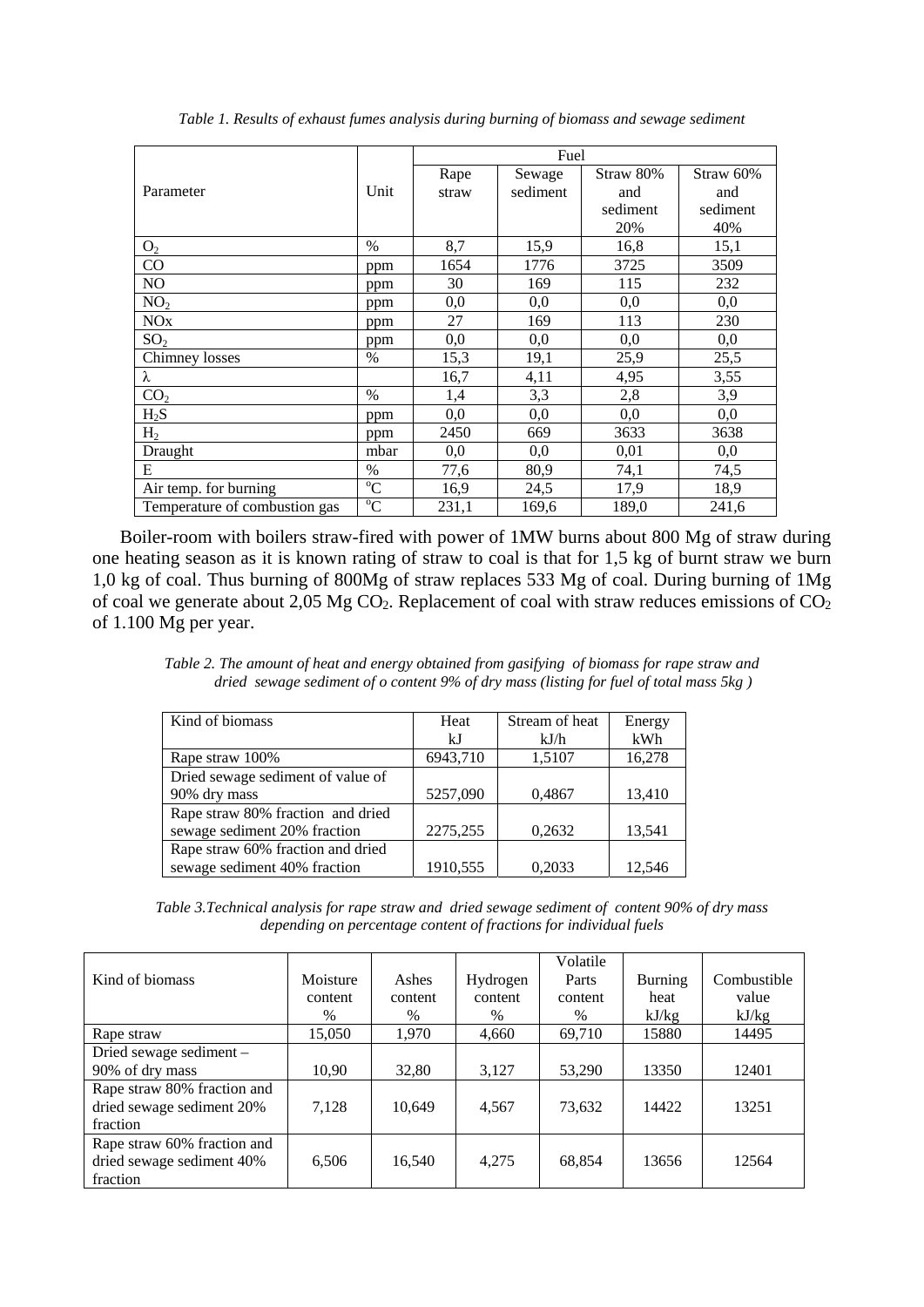

*Chart 1. Temperature depending on percentage contents of biomass* 

### **5. Summary**

The surplus of biomass and sewage sediment will force the search of new solutions so as to its proper management and usage. The instruction approved by EU saying about the fraction/partition of renewable energy in the general energy production, for Poland will extort/force activities connected with more efficient usage of energetic potential of straw as well as sewage sediment.

The presented research shows possibility to use ripe straw and dried sewage sediment for coburning in the rate 20% to 40 %. With bigger rates proportions co-burning is not profitable because of low fuel quality.

The presented research show possibilities of rape straw usage and sewage sediment for coincineration in the rating 20% to 40%. With bigger rating of co-burning is not profitable due to low combustible value.

Co-burning of both fuels is profitable assuming that moisture of rape straw is below 15% and dried sewage sediment is 10%. However one has to remember that the process of sediment drying till obtaining such parameters is energy–consuming one. Rape straw after pressure agglomeration is an ecological fuel of full value possible to use in heat engineering with the usage of dried sewage sediment with content 90% of dry mass.

## **Literature**

- [1] Chalamoński M., Łukasiewicz J. Szymczak M.: *Suszenie osadów ściekowych*, Instytut Techniki Budowlanej, Ośrodek Informacji, Miesięcznik INSTAL Nr. 1, s. 48-52, 2008r.
- [2] Grzybek A., P. Gradziuk, K. Kowalczyk: *Słoma energetyczne paliwo*, Wydawnictwo "Wieś Jutra", Warszawa 2003r.
- [3] Hejft R.: *Ciśnieniowa aglomeracja materiałów roślinnych*, Wydawnictwo Instytutu Tech nologii i Eksploatacji, Radom 2003r.
- [4] Kukliński M., Łukasiewicz J., Szymczak M.: *Optymalizacja bilansu cieplnego suszarni osadów ściekowych.* Termodynamika w nauce i gospodarce ton I s. 667-672.